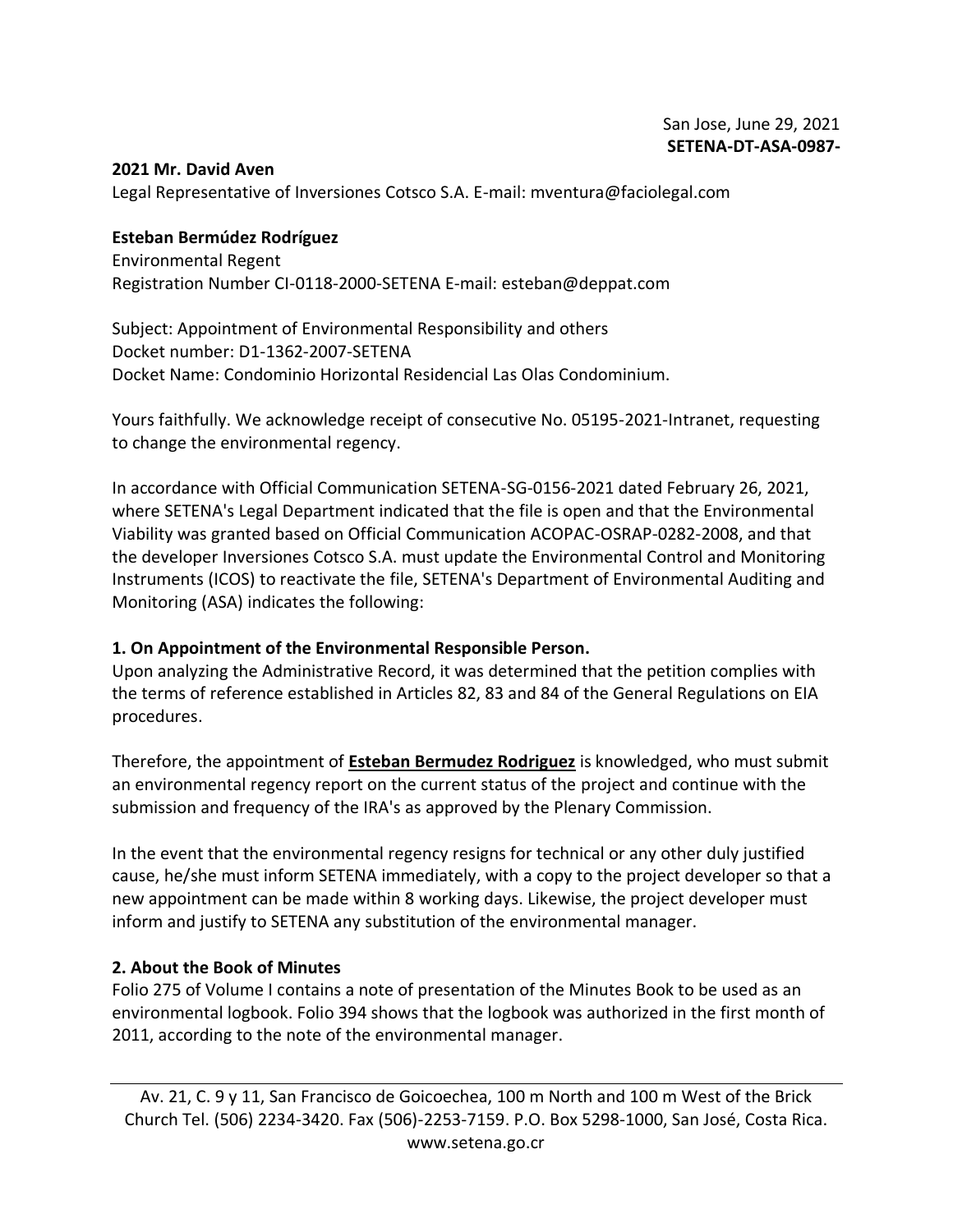## **3. Environmental Warranty**

After reviewing the file and the environmental guarantee database, we have at folio 286 of Volume I, the presentation of the environmental guarantee entry of value 130816, value number 95341 for an amount of \$ 8,000.00 (Eight thousand U.S. dollars) with a validity until July 15, 2011.

On folio 574 of Volume III by means of official communication DA-601-2011-SETENA, the return of the environmental guarantee is authorized to be renewed, being that the developer as of today's date has not presented evidence that it has renewed the environmental guarantee.

### **4. Submission of Environmental Reports**

Reviewed the information contained in the file, at folio 389 of Volume I, there is an official notice ASA-097-2011 dated January 18, 2011, where the environmental report 32010 was analyzed, also at folio 394 of Volume I there is the presentation of AR number 394 of Volume I, the presentation of AR number 4-2010. In volume 624 to 632, there is the IRA 1-2021 of the new environmental responsible Mr. Esteban Bermudez Rodriguez.

By virtue of the above and in order to keep the file up to date with respect to the ICOS, according to science and technique, a reasonable term of 20 working days is set, counted from the following working day of the notification of this official notice, to present the following information:

1. Proceed to deposit \$ 8,000.00 (Eight thousand U.S. dollars exactly) as environmental guarantee of the project of the epigraph. In case this amount has already been deposited, a copy of the respective deposit must be submitted.

2. Regarding the environmental reports, that is to say, the official format established in the agreement of the Plenary Commission CP-036-2011, visible in the link: https://www.setena.go.cr/Downloads/documentos/Normativa/CP-0362011.pdf must be used. Failure to comply with the official format will expose you to administrative sanctions.

Cordially yours,

# Eng. Álvaro Hidalgo Vásquez Coordinator a.i. **Environmental Auditing and Monitoring Department**